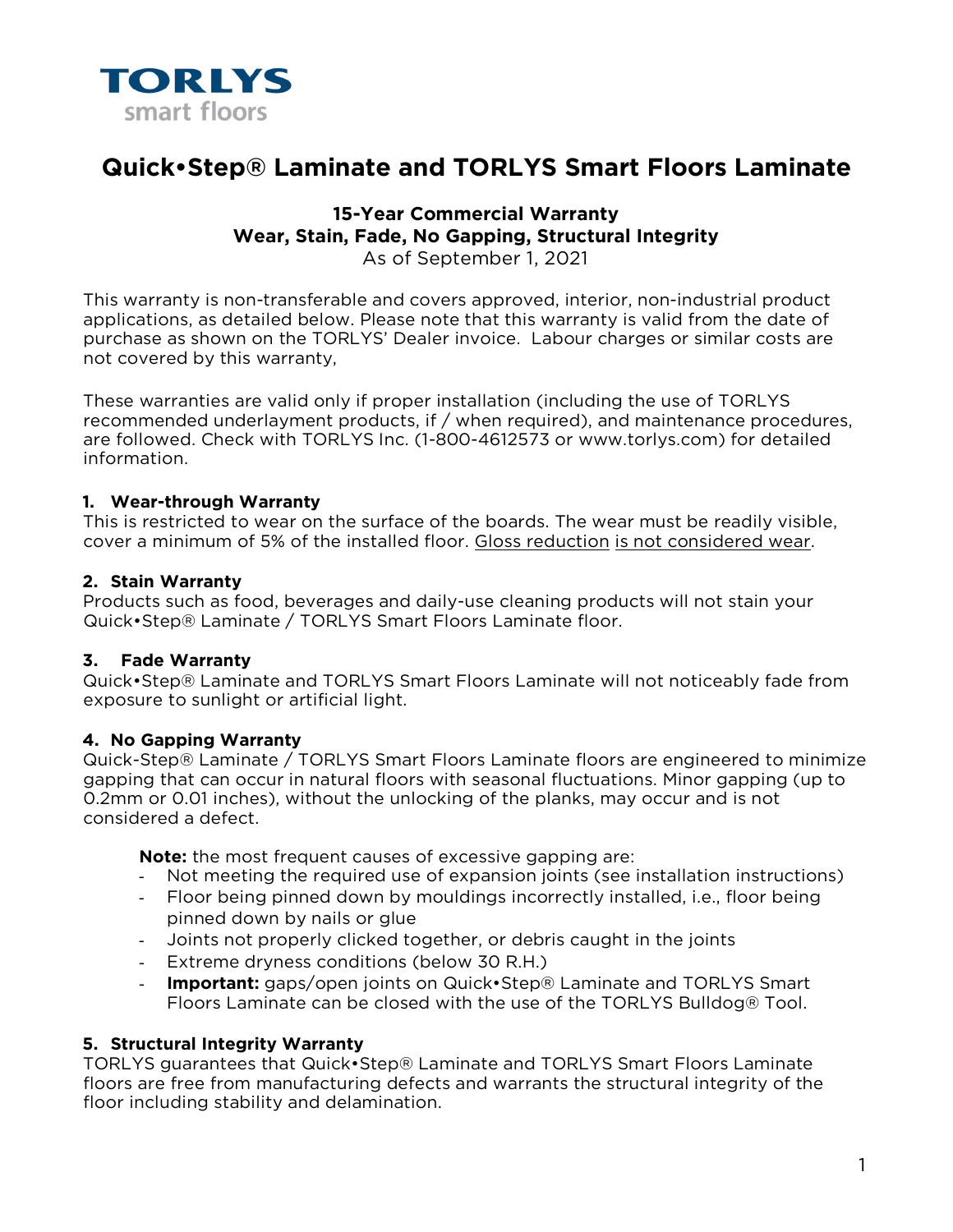

**\*NOTE**: the above warranties are "pro rata". A "pro rata" warranty decreases as the respective warranty period progresses, i.e., the warranty is reduced proportionally to the amount of time that you own it

#### **This Warranty is applicable to installations in the following commercial areas:**

- Offices, Common Areas
- Hotel rooms, conference, and multipurpose rooms
- Retail stores

**This Warranty is NOT applicable to installations in Heavy Commercial areas such as but not limited to airports, bars, and restaurants.** In case of doubt about a specific type of location, please contact TORLYS Technical Services at 1-800-461-2573.

#### **Exclusions**

The following are expressly excluded from the present warranty:

- 1. Defects or damage caused by installation that does not comply with TORLYS recommended installation procedures (for details please check our web page at www.torlys.com). Any failure as a result of improper installation is the sole responsibility of the flooring contractor and/or installer.
- 2. Inadequate product choice for the flooring use conditions.
- 3. Damage due to improper maintenance. Refer to the TORLYS Maintenance Instructions or contact TORLYS Inc. (1800-461-2573) for recommended products.
- 4. Unapproved modification or repair.
- 5. Damage due to exposure to excessive heat, wetness, or dryness. It is recommended that relative humidity in a commercial space remain in the healthy range of 30–60% throughout the year. Keeping humidity within this range may require the use of a dehumidifier or a humidifier depending on the climate conditions.
- 6. This Warranty does not cover splits, warping, soiling, or damages that result from abusive conditions, or accidents, such as, but not limited to, severe impact, scratching, cutting, or the use of items such as inline skates, roller skates, stiletto heels, golf shoes or pets.
- 7. Damage from improper castors or wheels, or inadequate floor protection for rolling loads
- 8. Replacement of materials, which have been installed, and that contain obvious visual defects.
- 9. Dissatisfaction with colour, shade or texture variations from samples or printed colour illustrations.
- 10. Damages such as stains, scratches, gouges, scuffs, punctures, tears, fading, indentations and/or burns that result from a lack of proper floor protection; improper storage or incident such as fire, flood or plumbing leaks.

**Note:** Sliding heavy furniture or appliances may permanently damage your Quick•Step® Laminate and TORLYS Smart Floors Laminate.

- 11. Damage caused by water or moisture trapped beneath the floor.
- 12. Problems caused by moisture, mildew, alkaline substances, or hydrostatic pressure.
- 13. This warranty only applies to Quick•Step® Laminate and TORLYS Smart Floors Laminate first quality products.